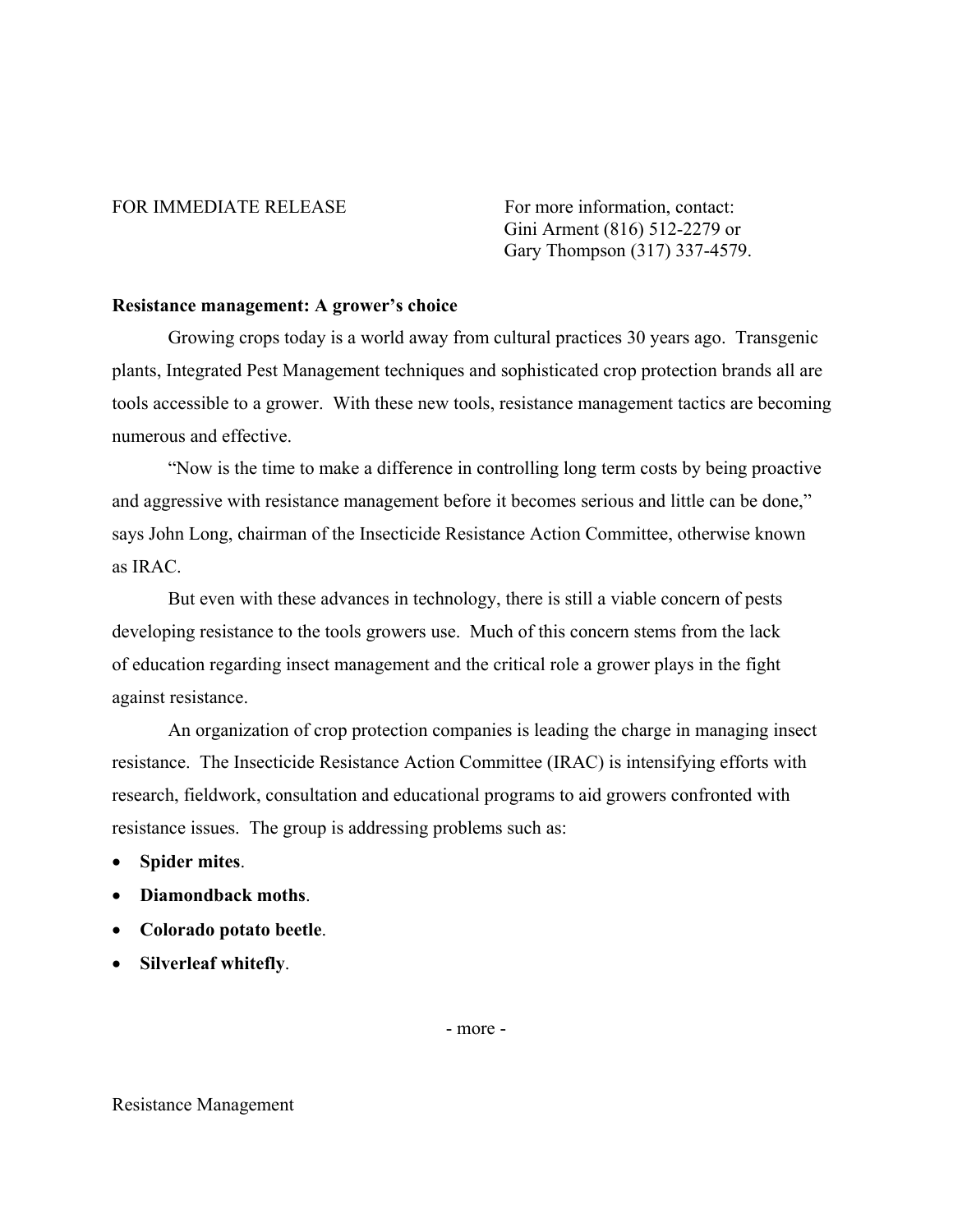Page Two

 Catastrophic failures like those described above are not common. However, every major crop — cotton, rice, corn, fruits, vegetables and ornamentals — has one or more resistant pests.

"In total, more than 500 species of insects and other arthropods have already shown resistance to at least one class of insecticides," says Long. "Once a crop protection product is rendered ineffective by resistance, it could very well be lost from the toolbox forever."

The price of insecticide resistance in lost yields and higher insect control costs is staggering — in some years more than \$1 billion in cotton for the budworm/bollworm complex alone.

According to Long, prevention is the best strategy, but if resistance is suspected, first eliminate other possible causes.

In many instances, lack of control can be attributed to application error, equipment failure or less-than-optimal environmental conditions. In the event of a control failure due to resistance, don't respray with an insecticide of the same chemical class.

 IRAC recommends several resistance management strategies for transgenic crops as well as traditional pesticides, including:

- Monitoring fields through scouting to determine pest populations and trends, as well as presence of beneficial insects;
- Using insecticides only if target pests are numerous enough to cause economic losses greater than the cost of the materials plus application; and
- Taking an integrated approach to pest management, combining as many different control mechanisms as possible, such as protection of beneficials, rotation of insecticide classes, use of transgenic crop varieties, and crop rotation.

 The mission of IRAC is to help growers maintain the efficacy of crop protection products. Implementation of comprehensive strategies include:

- Identifying the scope of resistance problems through surveys;
- Developing methods for detecting and monitoring resistance;

- more -

Resistance Management Page Three